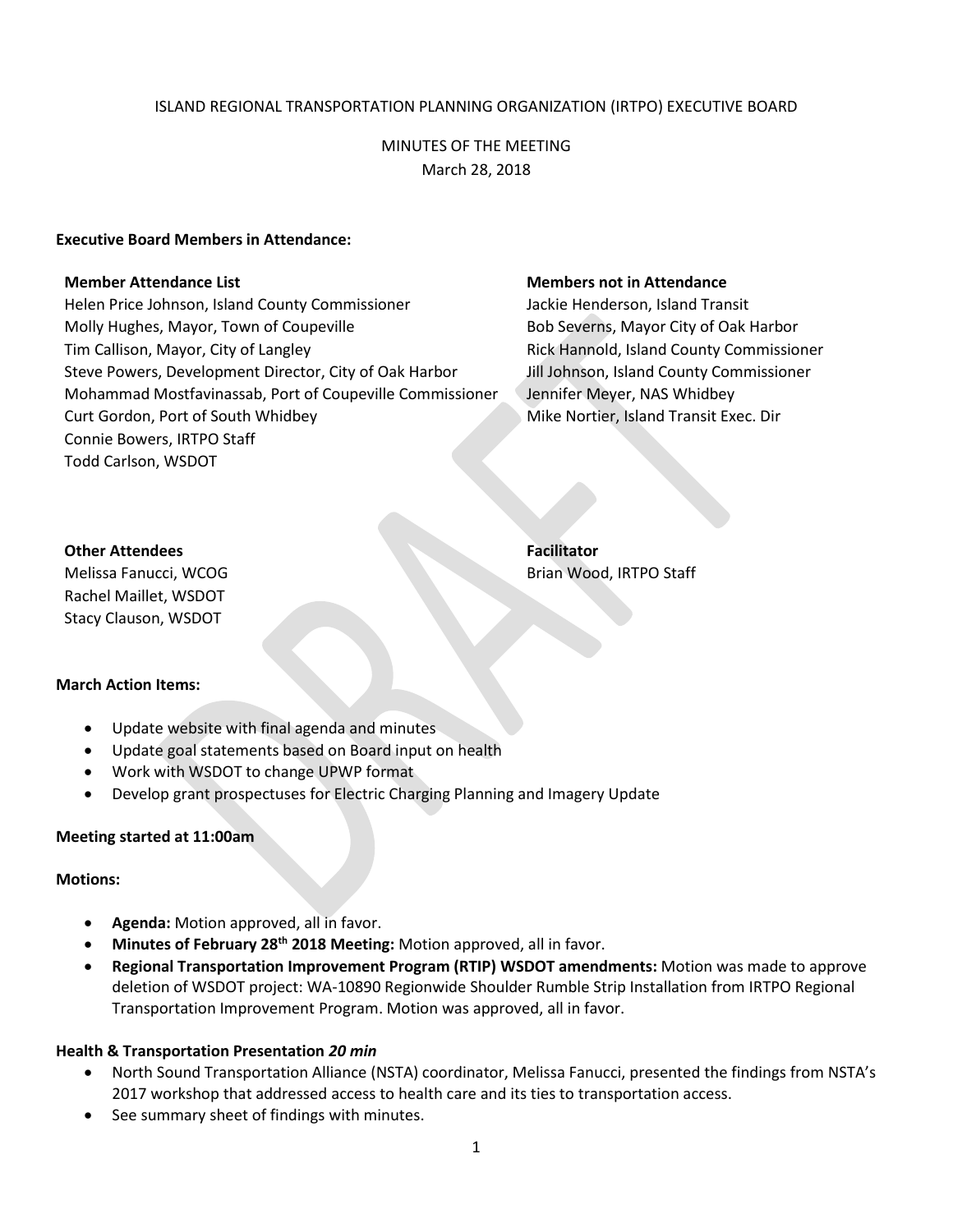# **Regional Transportation Plan Update**

- The current iteration of the Regional Transportation Plan goal statements were discussed by the Board.
- It was noted that the goal statements incorporate feedback from the Board as well as TAC members
- Comment: Mayor Hughes indicated that access to healthcare should be identified in goals.
- Discussion: Goal 8 addresses access for all individuals with the intent of addressing transportation equity, including access to health. Mayor Hughes felt that access to health needed more emphasis either as a stand-alone goal or incorporated into another goal. Commissioner Price Johnson, and Commissioner Curt Gordon suggested that health could be emphasized within an existing goal, such as Goal 8.
- It was noted that TAC feedback included attempting to prevent unintended prioritization of a given goal by introducing goals in a wheel format.
- Discussion: Todd Carlson and Commissioner Helen Price Johnson indicated prioritization of goals was important, with Todd defending "state of good repair" as a top priority and Helen noting that safety is always a number one consideration.
- A concept format for the goals was briefly discussed noting that TAC members seemed in favor of a goal statement, with a paragraph that explained the goal and showed how it aligned with overarching themes, such as connectivity and rural character.

# **Potential IRTPO Partnership Projects Update**

- The following updates were given regarding potential IRTPO Partnership projects:
- Countywide Imagery Update
	- o Project has a high likelihood of going forward
- Electric Vehicle Charging
	- o PSE has not identified a concrete plan that would recommend infrastructure investment by the IRTPO at this time
	- $\circ$  A planning project would appear to be the best course of action for the current grant cycle
	- o Comment: Langley just signed a contract with Blink to manage its charging stations.
- Scenic Isle Way Improvements
	- $\circ$  Staff recommended not moving forward with a scenic isle way improvement for the upcoming IRTPO grant round, due to insufficient time to develop concepts
	- o Sherrye Wyatt has been coordinating with RTP consultant, Thera Black, to include this as a potential IRTPO action item in the regional plan, which should help the IRTPO prepare for the 2020 project call.

# **Draft UPWP Update**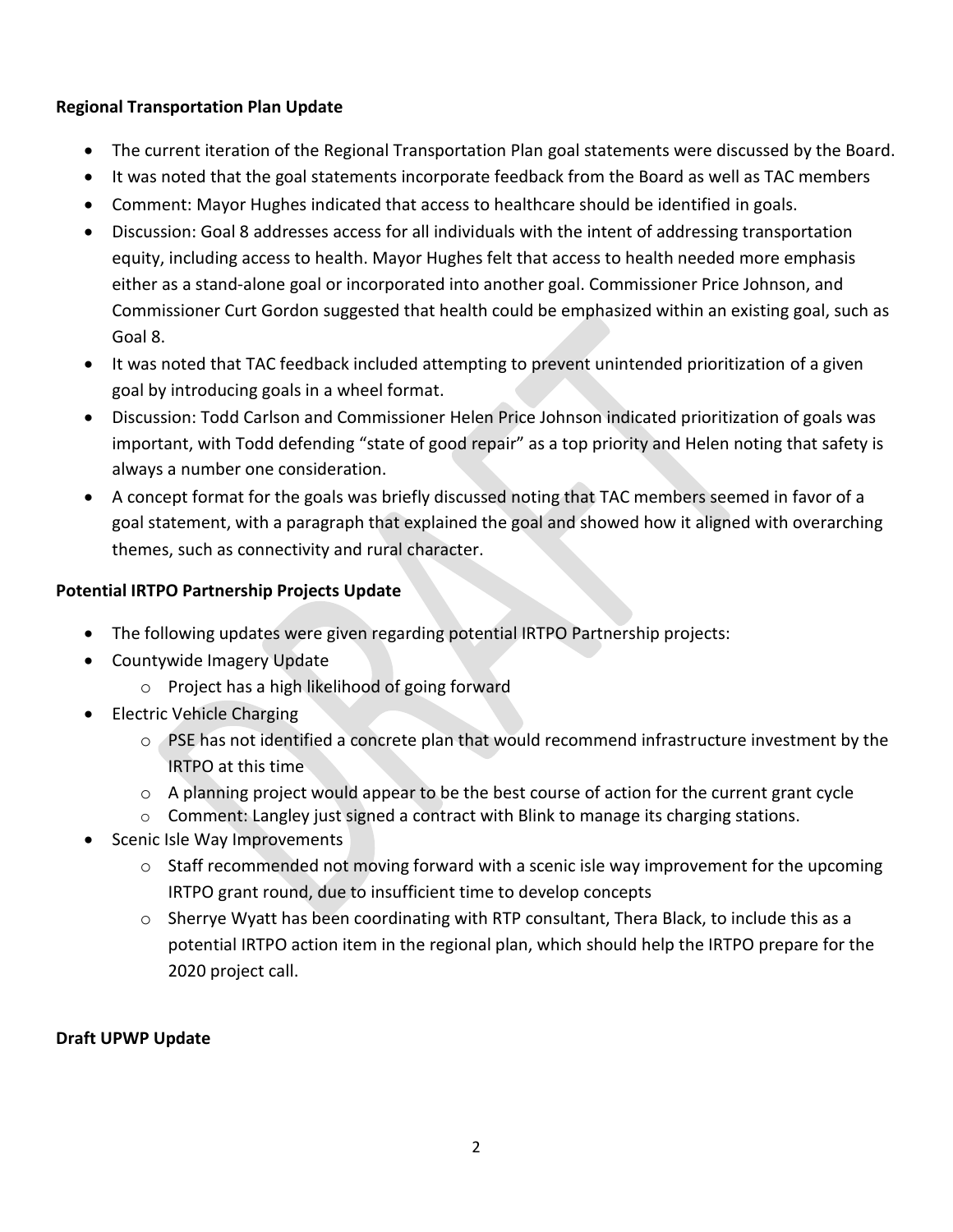- The draft 2019 IRTPO UPWP was made available for Board review. The Board was reminded that this is a required document to WSDOT and that it is similar to 2018, but differs in that funding is now allocated in 2 year chunks.
- It was noted that the Lead Agency staff anticipate spending the state funding by the end of this fiscal year, so funding will primarily come from existing grants:
	- o Regional Transportation Plan
	- o Special Needs Transportation Planning Project
	- o Human Services Transportation Plan
	- o Federal STBG funds authorized by the Board in 2016.
- The idea of a UPWP format change that moves most tasks to subtasks was discussed.
	- o Better reflects how IRTPO work is actually accomplished.
	- $\circ$  Subtasks continue to capture the detail, but accounting occurs at a more general task level such as administration, multimodal planning and regional TIP management.
- It was noted that Thurston Regional Planning Council uses this format so precedent exists.
- Staff will work with WSDOT to determine feasibility of format.

# **Planning Schedule Alignment: HSTP / RTP Update**

- Given concerns that our region will not adopt an HSTP until December, Island Transit inquired about the Regional Transportation Plan early draft timeline to allow reference to planning efforts for the upcoming WSDOT consolidated grant round (starting 7/9). The following updates addressed this query:
	- o At present staff is on schedule for the early draft timeline.
	- o WSDOT Public Transportation Liaison, Stacy Clauson, has been helping staff to build a timeline that will allow core data to inform regional special needs transportation strategies in time for the grant opening.
- The Board was informed of the following:
	- o HSTP Planning Committee will meet May 2<sup>nd</sup>.
	- $\circ$  Staff is working to schedule three Workshop dates (South Whidbey, North Whidbey, and Camano Island) that will collect data to inform the strategy development process.

# **Federal Funds Work Plan & Obligation Authority**

- The IRTPO's role in federal grant funding administration was reviewed:
	- o IRTPO maintains a 6-year work plan for awarded projects
	- $\circ$  Board supports a flexible work plan that allows project movement to align with readiness.
	- $\circ$  First 4-years are the most flexible and the last two require amendments to move projects up.
- It was noted that the state maintains a 4-year Statewide Transportation Improvement Program:
	- o The IRTPO is required to be fiscally constrained with regard to planned project obligations.
	- $\circ$  WSDOT assigns obligation targets that the IRTPO is expected to meet, or potentially lose funding.
- A work plan was presented showing the current strategy to meet our targets.